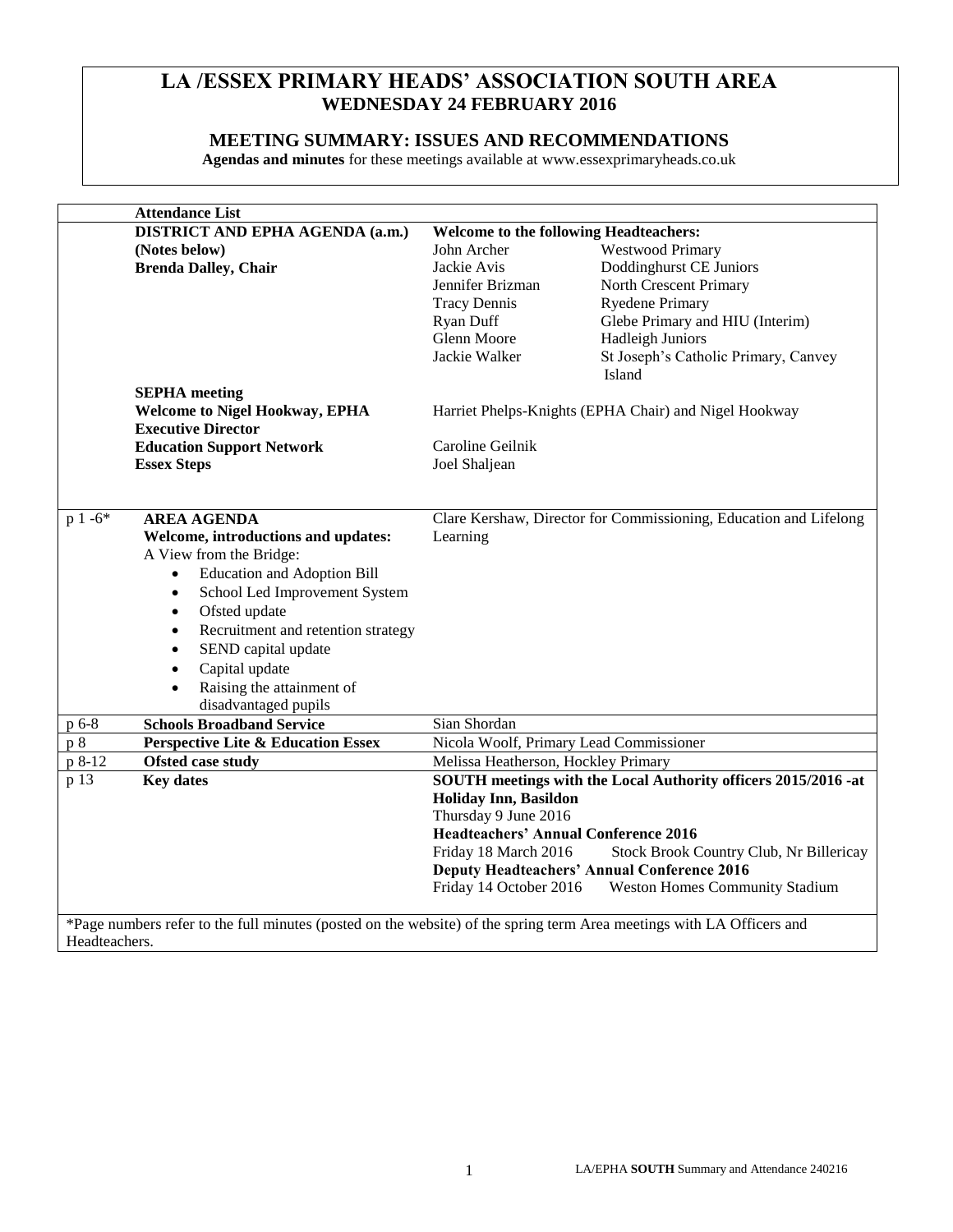# **LA /ESSEX PRIMARY HEADS' ASSOCIATION SOUTH AREA DISTRICT AND AREA MEETING WEDNESDAY 24 FEBRUARY 2016 ATTENDANCE**

**Basildon/Billericay/Wickford** John Archer Alison Waite Hilltop Juniors Emma Wigmore St Margaret's, Bowers Gifford

Pav Saunders SEC (South)

Gareth Allen Millhouse Juniors Dominic Carver South Benfleet Primary Erica Barnett **Briscoe Primary** Brenda Dalley Hadleigh Infant & Nursery Elizabeth Benjeddi South Green Juniors Emma Dawson Thundersley Primary Sharon Branch Sunnymede Juniors Andy Douglas Riverside Primary Jennifer Brizman Morthlands Juniors Richard Green Grove Wood Primary<br>
Luke Bulpett Kingswood Primary Helen King Kents Hill Infants Luke Bulpett Kingswood Primary Helen King Kents Hill Infants Nuala Cashell St Teresa's Catholic Primary Robin Goodier Holt Farm Infants Lyn Corderoy Grange Primary Jacqui Gosnold William Read Primary Tony Cosans Montgomerie Primary Melissa Heatherson Hockley Primary<br>
Hayley Dyer Crays Hill Primary Peter Malcolm Rayleigh Primary Crays Hill Primary Peter Malcolm Rayleigh Primary Jo Farrow Greensted Infants & Nursery Ann Matthews Canvey Island Infants<br>Sue Jackson Lee Chapel Primary Glenn Moore Hadleigh Juniors Sue Jackson Lee Chapel Primary Glenn Moore Huma Karim Noak Bridge Primary Lou Nelson Down Hall Primary Emma Lane Leigh Beck Infants Hannah Nash Kents Hill Juniors Penny Pepper Eversley Primary Eversley Article Math Sansom Wyburns Primary Number of Tania Perry Kath Sansom Wyburns Primary Represents Primary Represents Primary Represents Primary Represents Primary Represents Primary Re Tania Perry **Kingston Primary** Gary Soars Edward Francis Primary Harriet Phelps-Knights Janet Duke Primary Catherine Stalham Winter Gardens Primary Debbie Rogan Wickford CE Infants Anne-Marie Taylor St Katherine's CE Primary Angela Savill Bardfield Primary Karen Tucker Canvey Juniors

Pam Langmead EPHA Professional Officer Nera Butcher Hogarth Primary Nigel Hookway **EPHA Executive Director** Clare Branton Willowbrook Primary Lesley Howes Schools Facilitator Sue Dawson Kelvedon Hatch Primary<br>
Schools Facilitator Ryan Duff (Secoft Mangan Schools Facilitator Ryan Duff (Secoft Mangan) Joel Shaljean Essex Steps Jenni Evans Warley Primary Caroline Geilnik Education Support Network Wayne Harris Simon Harbow South Essex Academy Trust Shelagh Harvey Ingatestone Infants

Clare Kershaw Head of Commissioning Neil Taggart Ingatestone & Fryerning Juniors Lisa Fergus Lead Strategic Commissioner S Helen Craig Downham CE Primary Maz Norman SEC (South) **Apologies** Nicola Woolf **Lead Strategic Commissioner W** Tim Eastwell **Lincewood Primary**<br>Michelle Feniche SEC (South) **Exercise** SEC (South) **Exercise** SEC (South) **Exercise** SEC (South) SEC (South) Kerry Jones The Phoenix Primary Sian Shordan Schools Broadband Team Melissa Eades Sunnymede Infants

# **Present Rochford/Rayleigh/Castle Point/Canvey Island**<br> **Rochford/Rayleigh/Castle Point/Canvey Island**<br> **Rochford/Rayleigh/Castle Point/Canvey Island**<br> **Rochford/Rayleigh/Castle Point/Canvey Island**

#### **Brentwood**

Karen MacKenzie Hilltop Infants Paul Parascandolo Our Lady of Ransom Cath Primary John Peoples St Peter's Catholic Primary Lorna Pigram St Nicholas/Canewdon Primaries

**In Attendance Jackie Avis** Doddinghurst Juniors **Jackie Avis** Doddinghurst Juniors Geoff Mangan Schools Facilitator Ryan Duff Larchwood Primary/Glebe Primary Bozena Laraway St Helen's Catholic Juniors Ingrid Nicholson Doddinghurst Infants Dean Moran St Thomas of Canterbury CE Juniors Matt O'Grady West Horndon Primary **LA Officers Louise Putt** Bentley St Pauls CE Primary

Note: If your attendance or apologies have not been noted please contact the EPHA Professional Officer at [pam@langmead.me.uk](mailto:pam@langmead.me.uk) for amendment.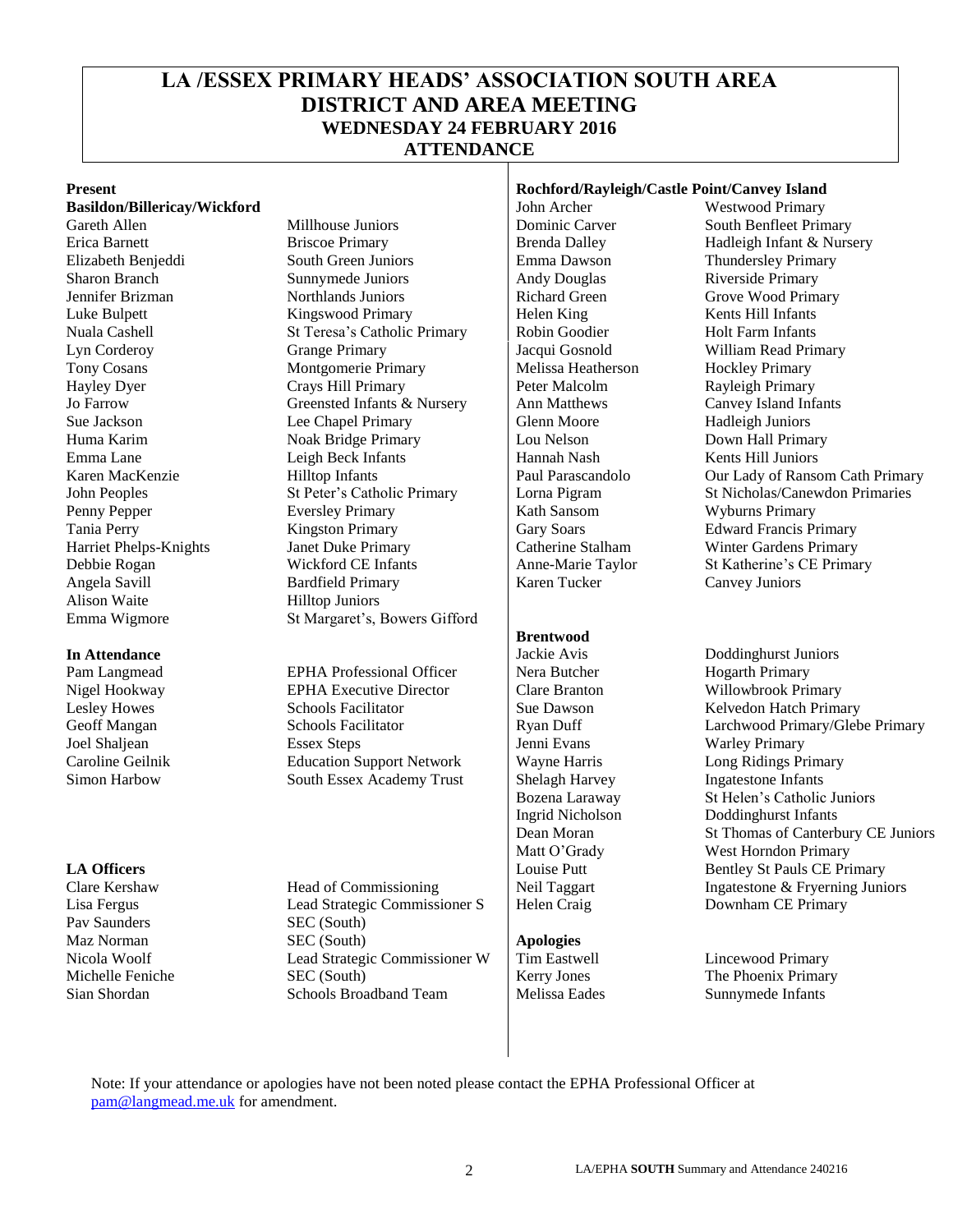# **SOUTH EPHA MEETING MINUTES 24 February 2016**

## **1. WELCOME AND INTRODUCTIONS**

The following headteachers were welcomed to the district and area meeting.

## **Welcome to the following Headteachers, new in post in South schools:**

| John Archer         | <b>Westwood Primary</b>                     |
|---------------------|---------------------------------------------|
| Jackie Avis         | Doddinghurst CE Juniors                     |
| Jennifer Brizman    | North Crescent Primary                      |
| <b>Tracy Dennis</b> | <b>Ryedene Primary</b>                      |
| Ryan Duff           | Glebe Primary and HIU (Interim)             |
| Glenn Moore         | Hadleigh Juniors                            |
| Jackie Walker       | St Joseph's Catholic Primary, Canvey Island |
|                     |                                             |

# **2. EPHA UPDATE**

Harriet Phelps-Knights, Chair of EPHA, introduced Nigel Hookway, who has been appointed as the new Executive Director for the association. Nigel is currently heading a school in Colchester, his second headship appointment, but retires from that post at the end of the school year. He has started to represent primary headteachers and has attended a number of meetings, but is looking forward to representing EPHA at a national level as well as at a local level.

Nigel talked about his family, including his wife Annie, who is a headteacher in Suffolk, and also an Ofsted Inspector.

He shared what he regarded as the key challenges this year for schools:

- Recruitment and retention of headteachers and teachers
- The implications of the Education and Adoption Bill
- Behaviour management challenges
- Financial pressures on schools
- SEN issues including the demands of converting to EHC Plans
- Assessment challenges this summer
- $\bullet$  Ofsted what is going on?
- Headteacher well being

Nigel is currently representing EPHA on the:

- Recruitment and retention strategy group;
- Virtual Schools Governing Body
- Eastern region meetings with the Regional Schools Commissioner
- Visits to each area headteacher meeting

His intention is to support EPHA's work by attending national, regional and local meetings and to collaborate with ASHE and ESSET, lobbying on behalf of primary headteachers and influencing policy at national, as well as local, level.

# **3. EDUCATION SUPPORT PARTNERSHIP Presented by Caroline Geilnik**

Caroline explained that the Education Support Partnership is unique in that it is a not-for-profit organisation which started as the Teachers' Benevolent Fund in 1877. All profits generated through the sale of their programmes help fund the charitable work. The organisation has worked with more than 300,000 in more than 4,000 schools, local authorities, universities and charities across the UK.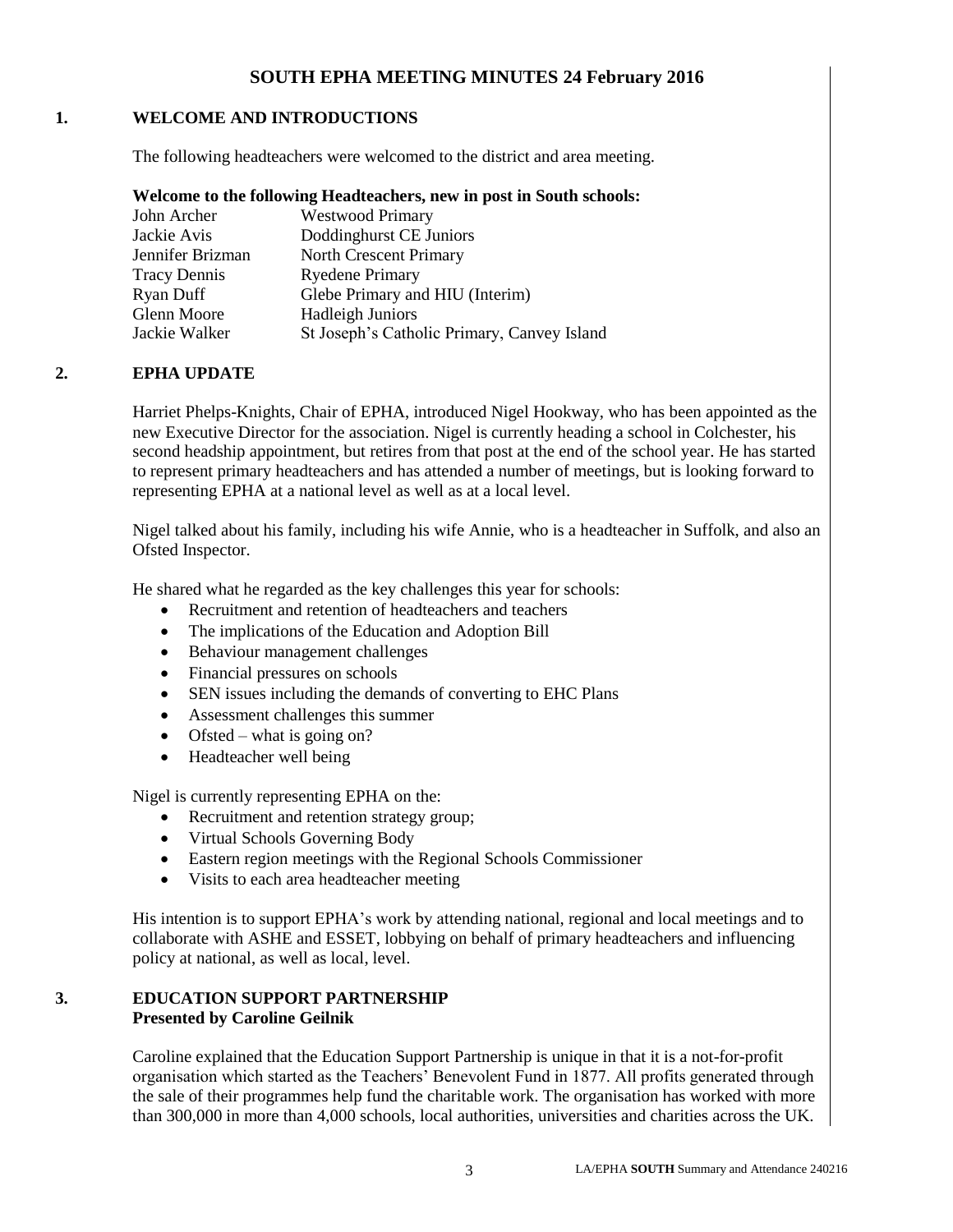Research indicates that there is a recruitment, retention and well-being problem in education – in 2015 a YouGov poll suggested that a third (34% to be precise) of the education workforce are expected to leave by 2020.

With a rising school population 190,176 extra teachers will be needed in England by 2020 unless more current teachers can be persuaded to stay. Whilst some will be retiring, many others are set to leave for negative reasons at a time when pupil numbers are increasing and recruiters are struggling to find trainees. To give a feel for the scale of this challenge, unless more staff can be supported to stay, the UK will need to recruit 200 teachers every single day just to keep staffing levels the same.

In 2013-14, 55% of teachers in England had one period off for sickness absence.

The benefits of looking after your staff are obvious:

- Improved pupil outcomes
- Increase in management capacity
- Reduced absence and associated costs
- Increased productivity
- Improved staff performance
- Improved staff retention
- Improved morale across the organisation
- Helps meet your legal duty of care as an employer

The services offered by the Education Support Partnership include:

#### **Individual counselling and support**

This includes 24/7 support and counselling through the Employee Assistance Programme, face to face counselling and legal and financial support.

#### **Creating a Positive Workplace**

The purpose of the Positive Workforce Programme is to help organisations to work collaboratively with staff to create a positive working environment by securing the wellbeing and effectiveness of their workforce. The programme begins with a confidential online Positive Workplace survey, followed by flexible support from a consultant over a two-year period.

#### **Coaching and support for leaders**

Headspace is already running in Essex and offers a confidential, personal and professional development programme specifically designed for groups of headteachers. Headspace runs over a period of between six and twelve months and is customised to meet the needs of the headteachers in the group. The programme consists of a whole day introductory session followed by five half-day sessions facilitated by a consultant.

The next Headspace programme running in Essex will be held at the County Hotel, 29 Rainsford Road, Chelmsford, CM1 2PZ

| $\bullet$ |                   |                   |
|-----------|-------------------|-------------------|
|           | 21 April 2016     | 09.00-15.00 hours |
| $\bullet$ | 1 July 2016       | 09.00-13.30 hours |
| $\bullet$ | 22 September 2016 | 09.00-13.30 hours |
|           | 25 November 2016  | 09.00-13.30 hours |
|           | 17 January 2017   | 09.00-13.30 hours |
|           | 9 March 2017      | 09.00-13.30 hours |

YourSpace is a similar programme for deputy heads and school leaders. It is a simple and effective support and development programme based on a four session model of 3 hours per session.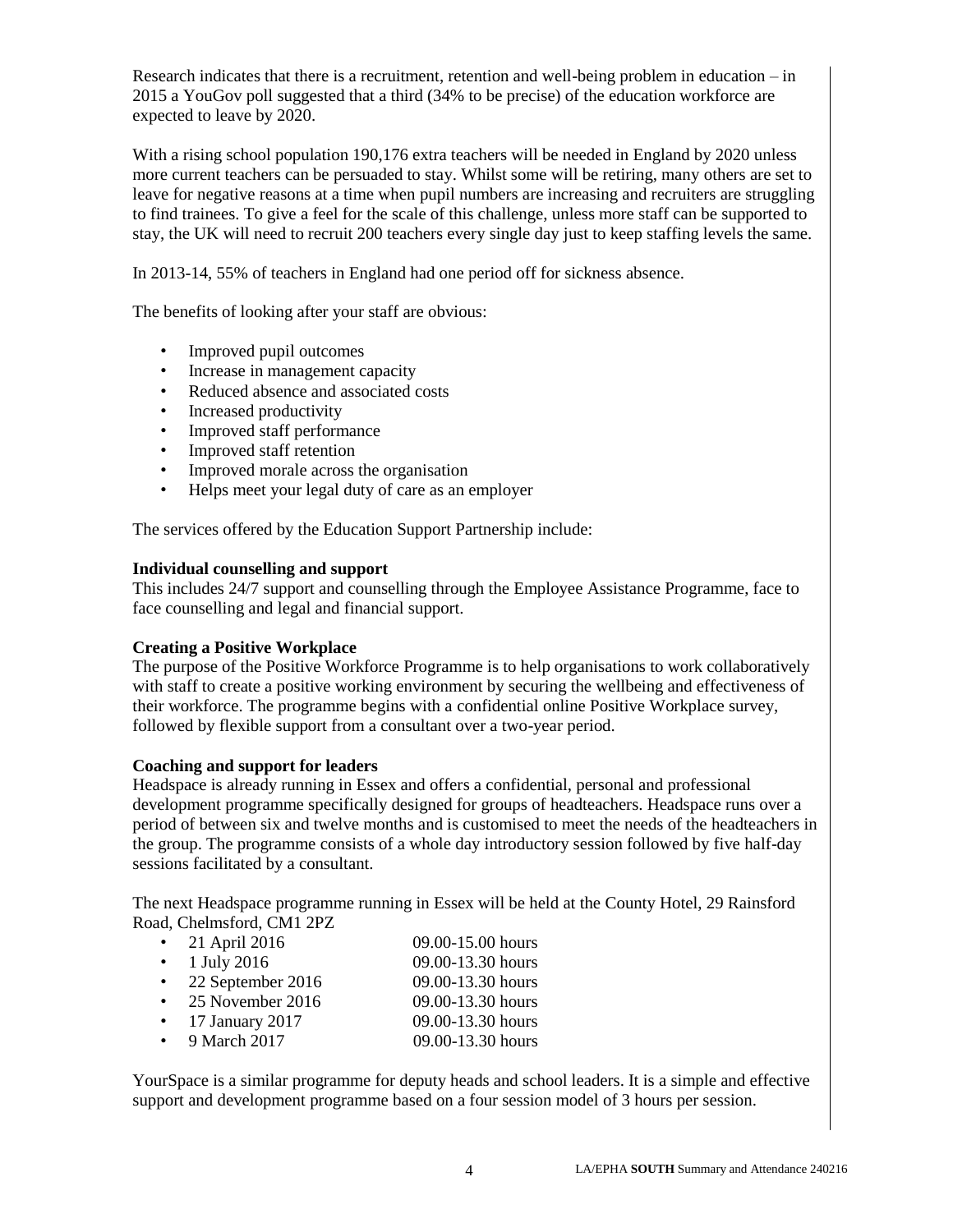## **Learning and development**

The comprehensive range of Smart Training and Development Workshops will help organisations achieve high levels of staff engagement; they focus on SMART communication, work, change, resilience leadership, relationships, survival, transition and/or coaching and can be tailored to the needs of the school.

### **Health and wellness**

An occupational health service is available, as well as health assessments, health checks and so on.

Charitable services – funded by the paid-for programmes, include

- Grants
- Campaigning work
- Recruitment and retention
- #Not quitting teaching
- An Education Manifesto
- Telephone support 08000 562 561

For further information about the Education Support Network go to <https://educationsupportpartnership.org.uk/>

For further information about Headspace of any of the Education Support Services, contact caroline Gielnik, the Regional Development Consultant for Essex by email: [caroline.gielnik@edsupport.org.uk](mailto:caroline.gielnik@edsupport.org.uk) or mobile 07814 515 980

## **4. ESSEX STEPS A presentation by Joel Shaljean**

Joel is a Deputy Headteacher, based at Market Field special school in the North of Essex, who works for two days each week delivering Essex Steps, the LAs preferred behaviour management and physical intervention strategy.

Essex Steps comprises of two stages:

**Step On** – focusing understanding behaviour, de-escalation and everyday physical intervention strategies.

**Step Up** – restraint training. Schools are asked to undertake a risk assessment to decide whether or not they need to use restraint and so need further training.

The training is delivered as core courses in a number of venues across the county, as specific inschool training (twilights or INSET) or as cluster training for schools.

The cost of training is currently £800 for 24 people plus £33 per head for additional delegates. For further information about training contact Joel Shaljean at [joel.shaljean@esset.org.uk](mailto:joel.shaljean@esset.org.uk) or on 07872 865656

Joel delivered a shortened version of the training programme, explaining that the course structure focuses on:

- Before a crisis de-escalation
- During a crisis management of risk or harm
- After a crisis reflect, repair and restore

He reflected on the increasing number of "red" children in our schools – those who we struggle to include using conventional behaviour management policies.